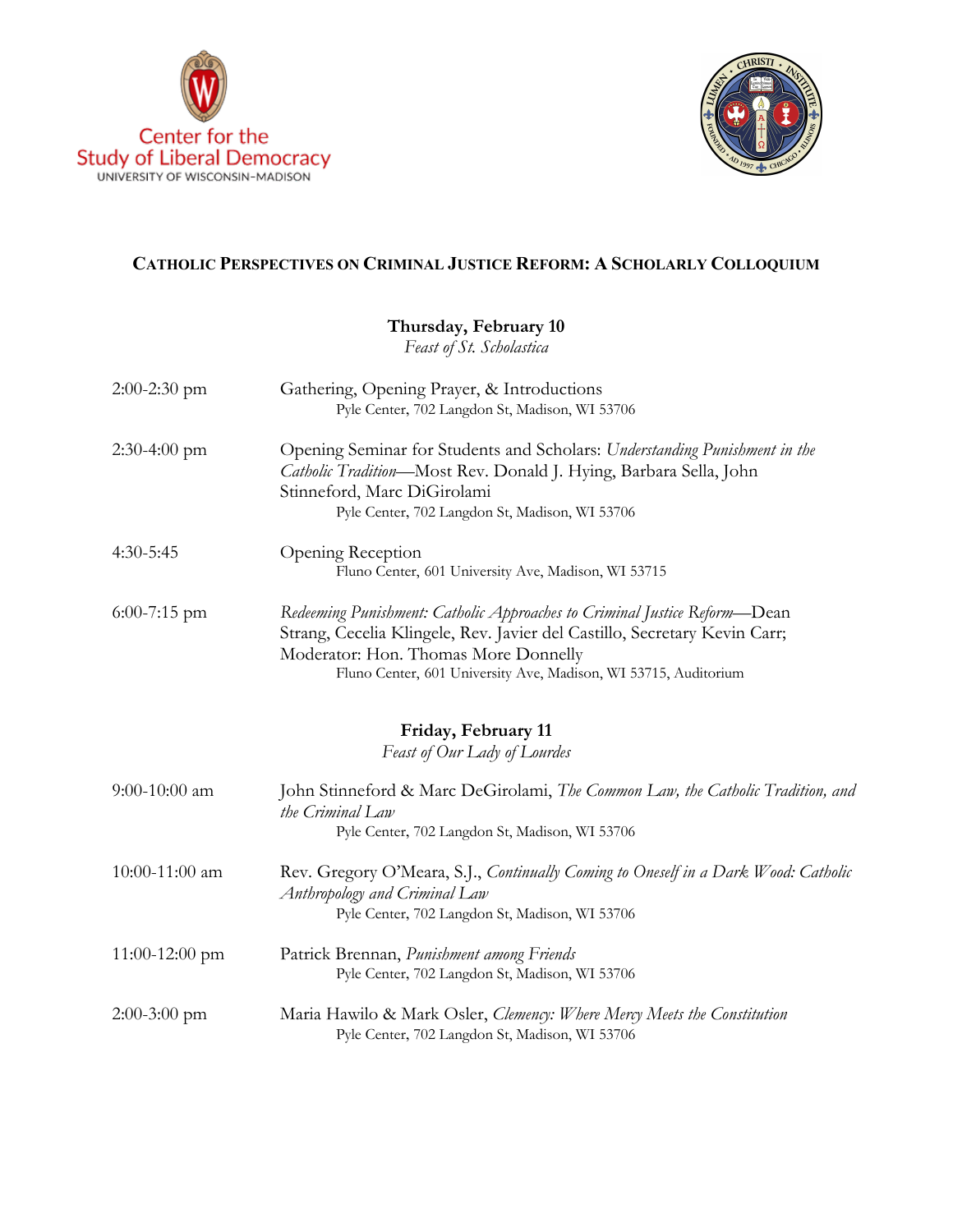



| $3:00-4:00$ pm   | Michael O'Hear, Jubilee: Catholic Social Doctrine and Lengthy Prison Sentences<br>Pyle Center, 702 Langdon St, Madison, WI 53706                                                                                                                             |
|------------------|--------------------------------------------------------------------------------------------------------------------------------------------------------------------------------------------------------------------------------------------------------------|
| $4:00-4:15$ pm   | <b>Break</b>                                                                                                                                                                                                                                                 |
| $4:15-5:15$ pm   | Stephen Pope (co-author Janine Geske), Criminal Justice, Restorative Justice, and<br>Catholic Social Teaching<br>Pyle Center, 702 Langdon St, Madison, WI 53706                                                                                              |
|                  | Saturday, February 12<br>Feast of Sts. Cyril and Methodius                                                                                                                                                                                                   |
| $9:00-10:00$ am  | Herschella Conyers, The Quality of Mercy: Ending the Transfer of Juveniles to Criminal<br>Court<br>St. Paul's University Student Center 723 State Street, Madison, WI 53703, Library                                                                         |
| $10:00-11:00$ am | Cecelia Klingele, Hearing the Cry of the Poor: How the Principle of Subsidiarity Can<br>Amplify the Voices of Those with Lived Experience of Crime and its Consequences<br>St. Paul's University Student Center 723 State Street, Madison, WI 53703, Library |

## *Special thanks to the Center for the Study of Liberal Democracy for hosting this colloquium of the Lumen Christi Catholic Criminal Justice Reform Network (CCJRN), and to the following people and institutions for making this colloquium possible:*

*Most. Rev. Donald Hying, Rev. Eric Nielsen, St. Paul's University Student Center, Professor Richard Avramenko, University of Wisconsin Law School, Badger Catholic*

## *Oher cosponsors of the Catholic Criminal Justice Reform Network include:*

*Georgetown University Law Center, Notre Dame Law School, Boston College Law School, Fordham University School of Law, Loyola University Chicago Law School, University of St. Thomas School of Law, The Hank Center for the Catholic Intellectual Heritage, The Institute on Religion, Law, and Lawyer's Work at Fordham University School of Law, Center on Race, Law, and Justice at Fordham University School of Law, Catholic Lawyers Guild of Chicago, Catholic Prison Ministry Coalition, Kolbe House Jail Ministry*

#### *The scholars participating in the book project include:*

*Rev. Gregory O'Meara, S.J., Dean Strang, Herschella Conyers, Stephen Garvey, Janine Geske, Joseph Bugni, Irene Oritseweyinmi Joe, Cecelia Klingele, Meghan Ryan, Brian Murray, Michael O'Hear, Stephen Pope, Michael Scott,*